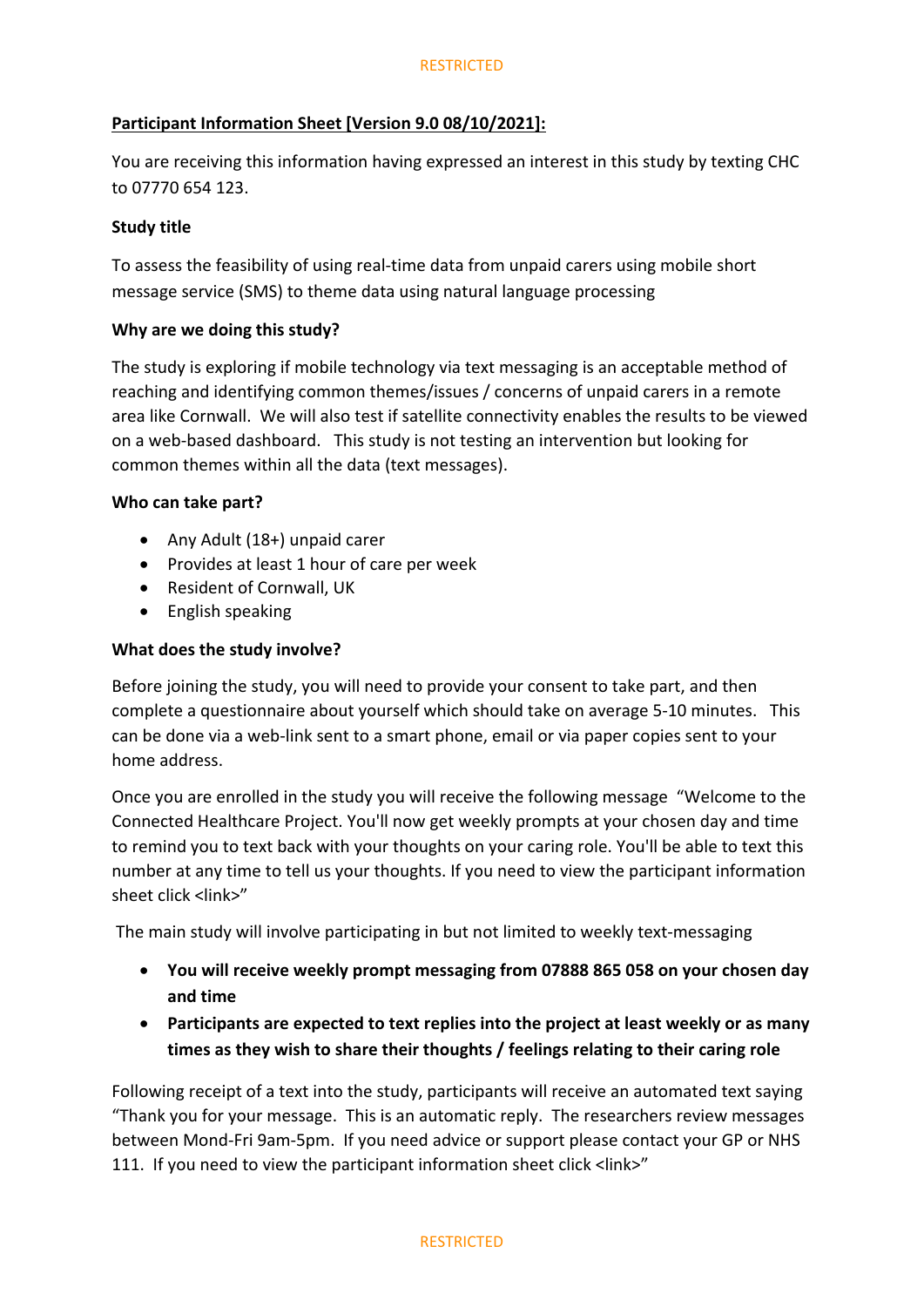### **RESTRICTED**

All messages to the project will be read by the researchers, during normal working hours (Mon-Fri 9-5) **they will not reply to individual comments**. The researchers will only call participants if there are any safeguarding concerns identified in the text message. **The dedicated number is unable to take phone calls.** 

If you wish to take part and do not have access to a mobile phone please write to the university at PO Box 340, St Austell, PL25 9HQ and arrangements can be made for the loan of a mobile phone. If you have a pay-as-you-go account we can provide credit top-ups directly to a pay-as-you mobile, if required. Text messages will be charged at your normal provider's rate and likely to be included in unlimited text message limits. Please check with your provider.

### **How long will I be expected to take part?**

For a maximum of 6 months or until data is complete.

### **Who is funding the study?**

This study is funded by the European Space Agency, The European Union, sponsored by Cornwall Foundation Trust and involves technical partners Goonhilly Earth Station Ltd and The 3<sup>rd</sup> Degree.

### **What are the benefits & disadvantages of taking part?**

To raise the common issues experienced by carers in a web-based dashboard which can potentially be accessed by NHS and Social Care professionals in Cornwall. The risk of harm is low from taking part.

#### **Keeping you safe**

Where any information provided to the study suggests a safeguarding issue a follow-up call will be made from a researcher trained in Mental Health First Aid during normal office working hours (Mon-Fri 9-5). Where any concerns are identified a referral to Cornwall Council's Adult Safeguarding Services will be made by the researchers.

### **What will happen to the results?**

A Data dashboard of anonymised data (no personal details) will be hosted at Goonhilly Earth Station Ltd and will allow the researchers to test if satellite technology will allow access to the study findings. A report of study findings will be shared with Cornwall Carers Partnership Board. Publication of study findings will be sought.

### **What will happen to my personal information and data?**

- Your data will be stored under General Data Protection Regulations (GDPR) by the data processor, The 3rd Degree.
- Your personal data such as name, mobile telephone number, email (if joined via post your address & landline if you don't have a mobile) will be securely stored by